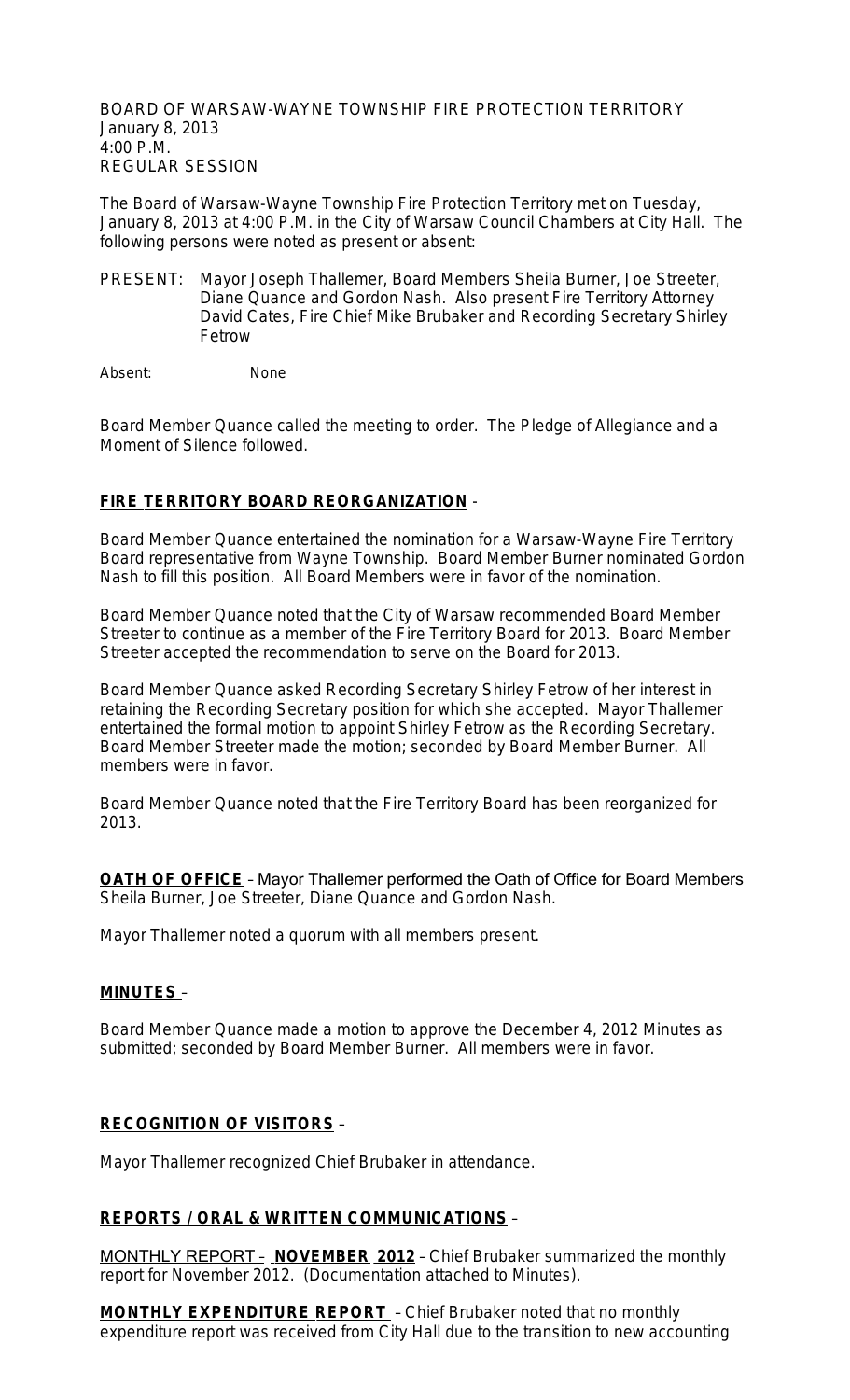software.

**2013 BUDGET UPDATE** – Mayor Thallemer indicated that the City of Warsaw's ordinances were submitted to the State last evening and an error was made in the Line 1 cut calculations. Due to overestimating the Line 1 cuts, the levy and budget reduction of \$160,000 for the fire territory originally submitted has been reduced to a \$10,000 levy and budget reduction. Mayor Thallemer also indicated that the Equipment Replacement budget will remain as originally submitted. No Line 1 cuts will be made for the air packs purchased in 2012.

**STATION 3 UPDATE** – Chief Brubaker stated he has met with a representative from Wildman Uniforms in regards to the removal of dirt from their location to the Station 3 property. Wildman's management is interested in talking with the City of Warsaw/ Warsaw-Wayne Fire Territory to be able to come up with an agreement that would benefit all parties involved.

## **NEW BUSINESS** –

**REQUEST TO HOST DIVE RESCUE INTERNATIONAL CLASSES** – Chief Brubaker stated that due to time restraints the Host Agreement with Dive Rescue International has been presented and approved at the Board of Works on December 21, 2012. Chief Brubaker explained that the company specifically focuses on public safety diving. The classes presented would cover a three-week period in July. The advantage of hosting a class provides three to five free registrants per class. Chief Brubaker noted it is an opportunity for the department to host classes, obtain cost-effective training and brings other dive agencies to our community. After a short discussion, Mayor Thallemer entertained a motion to approve the Host Agreement. Board Member Nash made a motion to accept; seconded by Board Member Streeter. All members were in favor. (Documentation attached to Minutes).

**GREEN, CATES & GROSSNICKLE FEE AGREEMENT/EMPLOYMENT LETTER** – Chief Brubaker made the recommendation that Green, Cates & Grossnickle continue as legal counsel for the Warsaw-Wayne Fire Territory. Board Member Quance made a motion to approve the legal agreement to retain Green, Cates & Grossnickle; seconded by Board Member Burner. All members were in favor. (Documentation attached to Minutes).

**SANDS OFFICE EQUIPMENT 2012 ANNUAL MAINTENANCE AGREEMENT** – Chief Brubaker stated that this agreement was originally submitted to the Board of Works in 2012 at which time it was tabled due to the City negotiating a preferred provider. Since that time, Sands Office Equipment has been designated as the preferred provider. In order to get the contract up-to-date, Chief Brubaker asked for approval to renew the contract. Board Member Streeter made a motion to approve; seconded by Board Member Nash. All members were in favor. (Documentation attached to Minutes).

**PRO AIR MIDWEST, INC. CONTRACT** – Chief Brubaker indicated that Pro Air Midwest services the department's SCBA fill stations. The units are required to be serviced semi -annually with air samples taken six times per year. On December 7, 2012 Police Chief Scott Whitaker presented the police/fire contract to the Board of Works for approval. Mayor Thallemer entertained a motion to accept the Pro Air Midwest, Inc. contract. Board Member Burner made a motion to accept; seconded by Board Member Quance. All members were in favor. (Documentation attached to Minutes).

## **TRAVEL REQUESTS** –

**INSTRUCTOR DEVELOPMENT WORKSHOP** – Chief Brubaker stated that the State has mandated that every three years instructors need six hours of in-service that teaches instructors how to teach. The instructors attending the workshop are within the new three-year period. Mayor Thallemer entertained a motion to approve the travel request. Board Member Streeter made a motion to approve; seconded by Board Member Nash. All members were in favor. (Documentation attached to Minutes).

## **OTHER MATTERS THAT MAY COME BEFORE THE BOARD** –